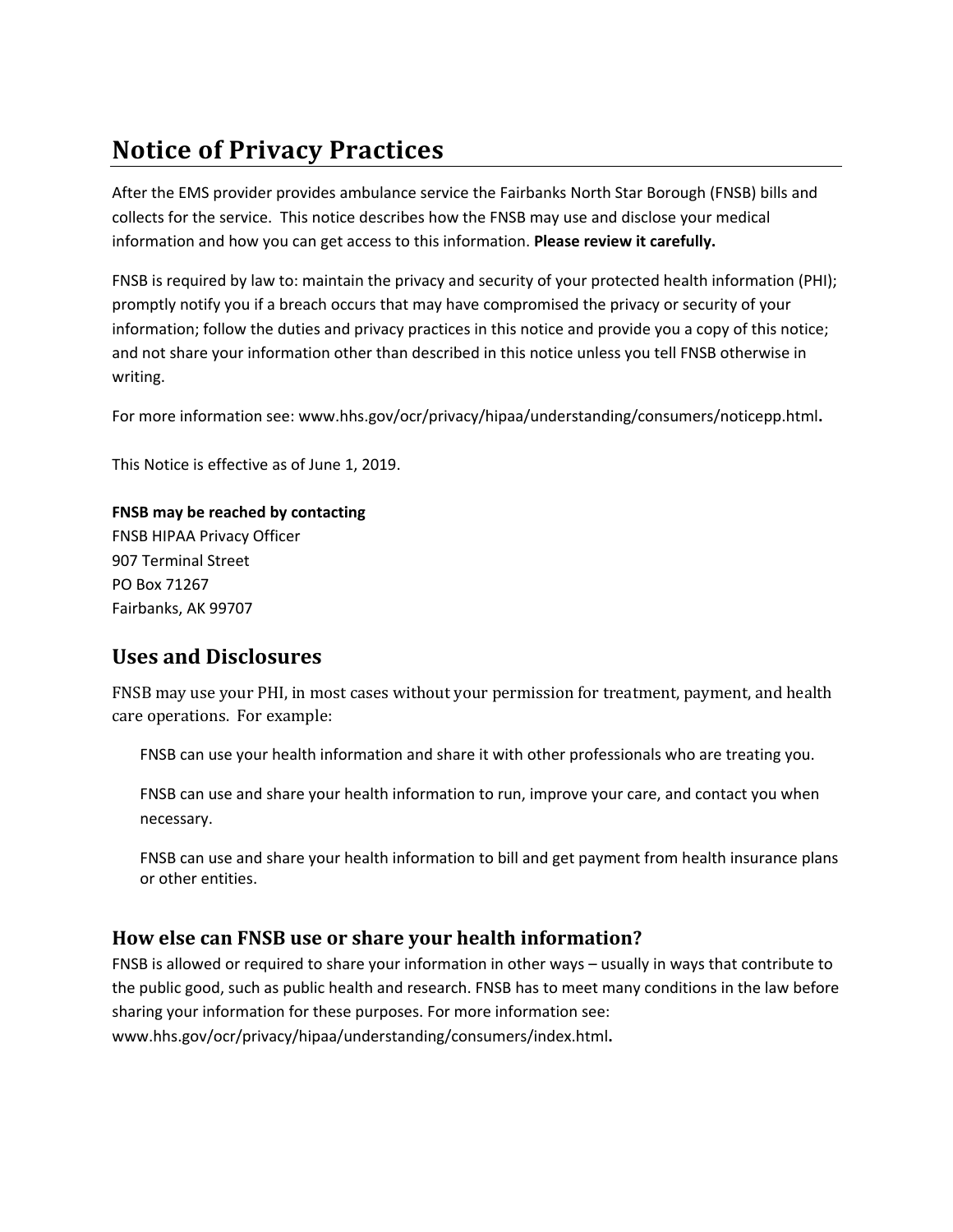FNSB may use and share your information to:

- Help with public health and safety issues
- Research
- Comply with the law
- Respond to organ and tissue donation requests
- Work with a medical examiner or funeral director
- Address workers' compensation, law enforcement, and other government requests
- Respond to lawsuits and legal actions

#### **Help with public health and safety issues**

FNSB can share health information about you for certain situations such as:

- Preventing disease
- Helping with product recalls
- Reporting adverse reactions to medications
- Reporting suspected abuse, neglect, or domestic violence
- Preventing or reducing a serious threat to anyone's health or safety

#### **Research**

FNSB can use or share your information for health research.

#### **Comply with the law**

FNSB will share information about you if state or federal laws require it, including with the Department of Health and Human Services if it wants to see that we're complying with federal privacy law.

#### **Respond to organ and tissue donation requests**

FNSB can share health information about you with organ procurement organizations.

#### **Work with a medical examiner or funeral director**

FNSB can share health information with a coroner, medical examiner, or funeral director when an individual dies.

#### **Address workers' compensation, law enforcement, and other government requests**

FNSB can use or share health information about you:

• For workers' compensation claims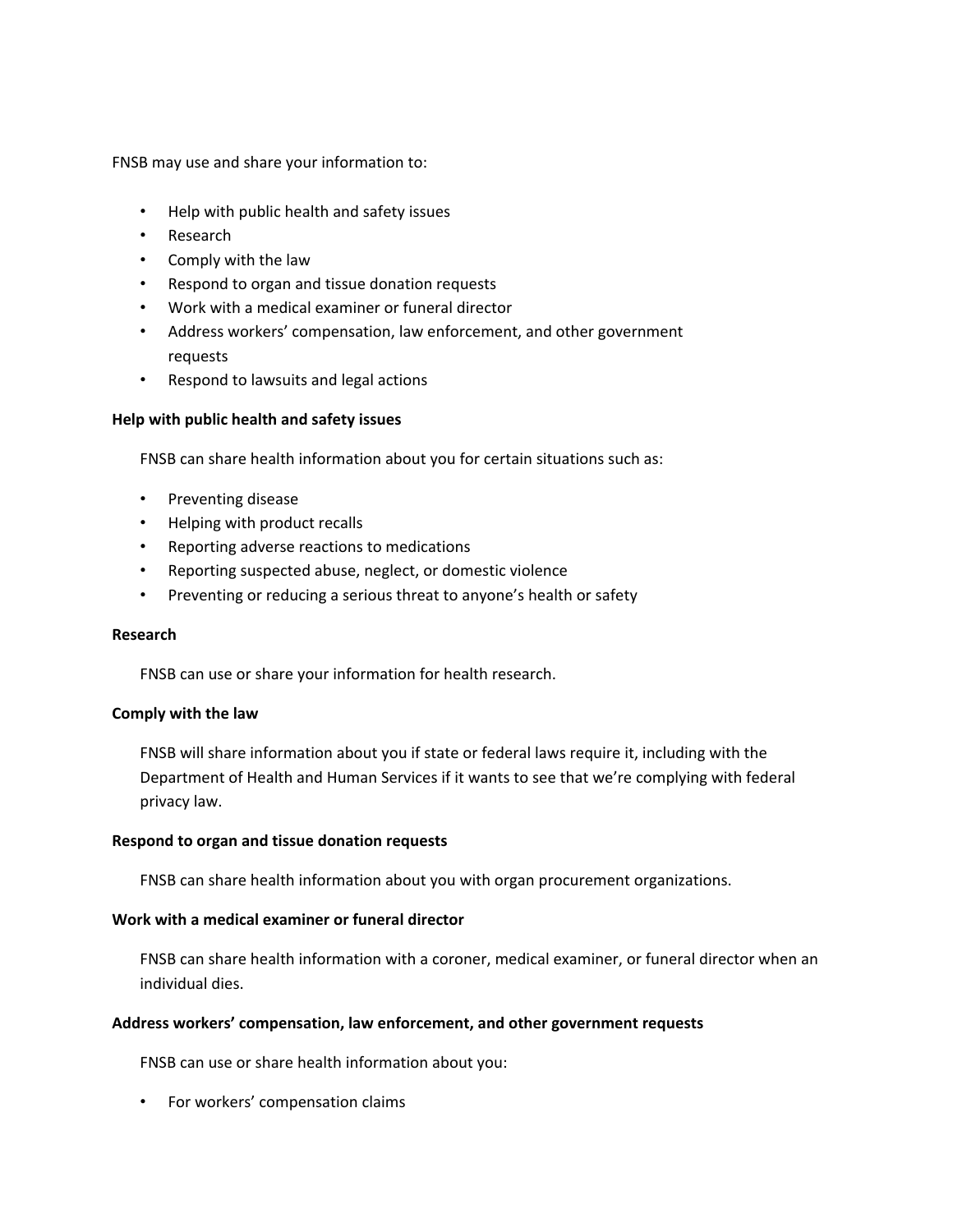- For law enforcement purposes or with a law enforcement official
- With health oversight agencies for activities authorized by law
- For special government functions such as military, national security, and presidential protective services

### **Respond to lawsuits and legal actions**

FNSB can share health information about you in response to a court or administrative order, or in response to a subpoena.

# **Patient Rights**

You have the right to:

- Get a copy of your paper or electronic medical record
- Correct your paper or electronic medical record
- Request confidential communication
- Ask FNSB to limit the information shared
- Get a list of those with whom FNSB has shared your information
- Get a copy of this privacy notice
- Choose someone to act for you
- File a complaint if you believe your privacy rights have been violated

# **Get an electronic or paper copy of your medical record**

- You can ask to see or get an electronic or paper copy of your medical record and other health information FNSB has about you. Ask how to do this.
- You will receive a copy or a summary of your health information, usually within 30 days of your request. FNSB may charge a reasonable, cost-based fee.

### **Ask FNSB to correct your medical record**

- You can ask FNSB to correct health information about you that you think is incorrect or incomplete. Ask FNSB how to do this.
- FNSB may say "no" to your request, but will tell you why in writing within 60 days.

### **Request confidential communications**

- You can ask FNSB to contact you in a specific way (for example, home or office phone) or to send mail to a different address.
- FNSB will say "yes" to all reasonable requests.

# **Ask FNSB to limit what is used or shared**

• You can ask FNSB not to use or share certain health information for treatment, payment, or operations. FNSB is not required to agree to your request, and we may say "no" if it would affect your care.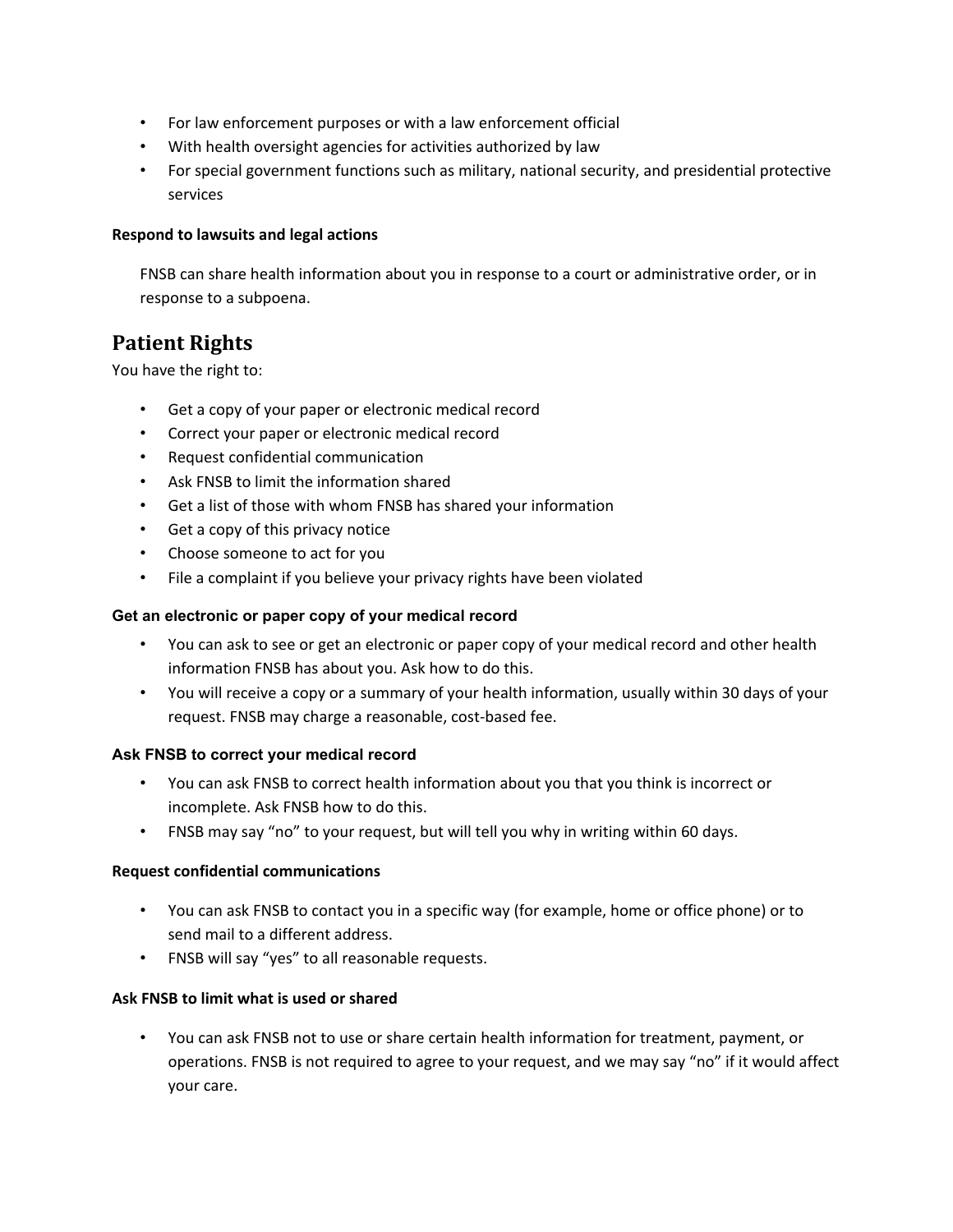• If you pay for a service or health care item out-of-pocket in full, you can ask FNSB not to share that information for the purpose of payment or our operations with your health insurer. FNSB will say "yes" unless a law requires sharing that information.

# **Get a list of those with whom FNSB has shared information**

- You can ask for a list (accounting) of the times FNSB has shared your health information for six years prior to the date you ask, who FNSB shared it with, and why.
- FNSB will include all the disclosures except for those about treatment, payment, and health care operations, and certain other disclosures (such as any you asked us to make). FNSB will provide one accounting a year for free but will charge a reasonable, cost-based fee if you ask for another one within 12 months.

### **Get a copy of this privacy notice**

You can ask for a paper copy of this notice at any time, even if you have agreed to receive the notice electronically. FNSB will provide you with a paper copy promptly.

### **Choose someone to act for you**

- If you have given someone medical power of attorney or if someone is your legal guardian, that person can exercise your rights and make choices about your health information.
- FNSB will make sure the person has this authority and can act for you before taking any action.

# **File a complaint if you feel your rights are violated**

- You can complain if you feel FNSB has violated your rights by using the information on page 1.
- You can file a complaint with the U.S. Department of Health and Human Services Office for Civil Rights by sending a letter to 200 Independence Avenue, S.W., Washington, D.C. 20201, calling 1- 877-696-6775, or visiting **www.hhs.gov/ocr/privacy/hipaa/complaints/.**
- FNSB will not retaliate against you for filing a complaint.

# **Your Choices**

You have some choices in the way that EMS Contractor uses and shares information when:

- Telling family and friends about your condition
- Providing disaster relief
- Including you in a hospital directory
- Providing mental health care
- Marketing services and selling your information
- Raising funds

**For certain health information, you can tell FNSB your choices about what is share.** If you have a clear preference for how we share your information in the situations described below, talk to FNSB. FNSB will follow your instructions.

In these cases, you have both the right and choice to tell FNSB to: